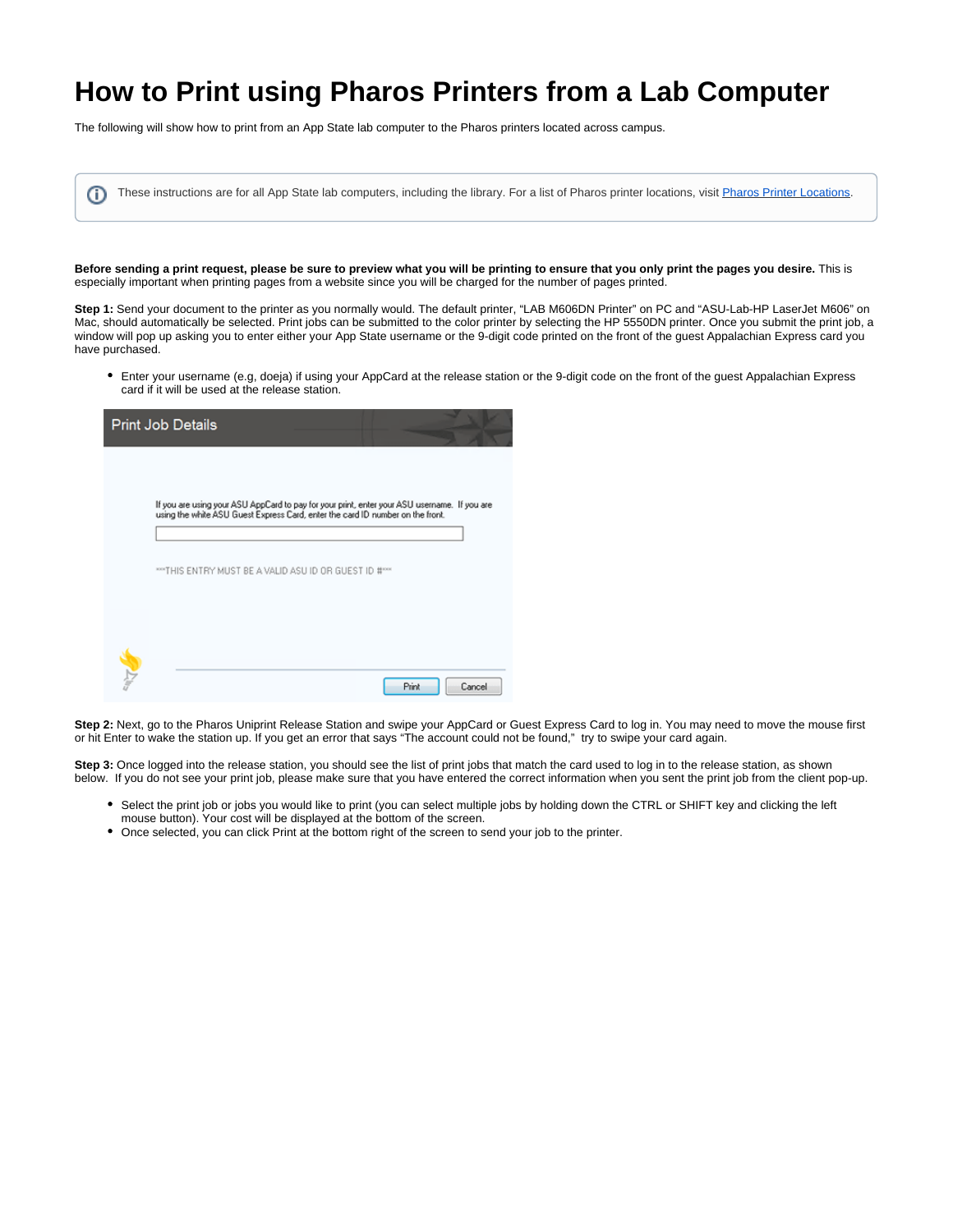|        | Releasing Print Jobs                         |                                                                     | <b>Mountaineers</b>  |            |
|--------|----------------------------------------------|---------------------------------------------------------------------|----------------------|------------|
|        | job and click print.                         | This screen allows you to release print jobs to a printer. Select a |                      |            |
|        | Jobs Sorted by Date and Time                 |                                                                     |                      |            |
|        | Job Name                                     | Owner                                                               | Date                 |            |
|        | Good Day.txt - Notepad                       | doeja                                                               | 6/27/2016 9:44:06 AM |            |
|        | Hello World.txt - Notepad                    | doeja                                                               | 6/27/2016 9:43:54 AM |            |
|        | <b>Test Page</b>                             | doeja                                                               | 6/27/2016 9:37:29 AM |            |
|        |                                              |                                                                     |                      |            |
|        |                                              |                                                                     |                      |            |
|        |                                              |                                                                     |                      |            |
|        |                                              |                                                                     |                      |            |
|        |                                              |                                                                     |                      |            |
|        |                                              |                                                                     |                      |            |
|        |                                              |                                                                     |                      |            |
|        |                                              |                                                                     |                      |            |
|        |                                              |                                                                     |                      |            |
|        |                                              |                                                                     |                      |            |
|        |                                              |                                                                     |                      |            |
|        |                                              |                                                                     |                      |            |
|        | 1 sheet at a cost of $$0.03$                 |                                                                     |                      |            |
| Logoff | <b>Balance</b><br><b>Total \$0.91</b>        |                                                                     | Print                |            |
|        | Need Help? Go to http://support.appstate.edu |                                                                     |                      | 9:49:45 AM |

**Step 4:** Press the "ESC" button on the keyboard or press the "Logoff" button with your mouse on the screen to log out of the release station.

**NOTE:** If you do not release your print job, it will be deleted from the print queue in **one hour**.

## **Malfunctions / Credits**

**Note: \*We will no longer be processing refunds for the Pharos system.** 

#### **Pharos Pricing Guide**

Price Per Sheet:

- Letter  $(8 \frac{1}{2} \times 11)$ :
	- Black and White \$.03
		- Duplex (2 sided) \$.03
		- Color \$.50

## **Helpful Printing Tips**

- Make sure you are printing the correct document.
- Be sure you print to the correct queue and printer.
- Be sure you look on the description column to find the correct name for the document you wish to print or check the id\_name if you are on a Mac to make sure you are choosing the correct print job.
- Your card is debited as soon as you release the job to the printer. Once you have released the wrong document, there is no way to stop it from printing and debiting your card.
- If you submit a document for printing and decide later that you no longer wish to print it, simply leave the document in the print queue. Any document left in the print queue longer than one hour will be deleted automatically.

## Related Articles